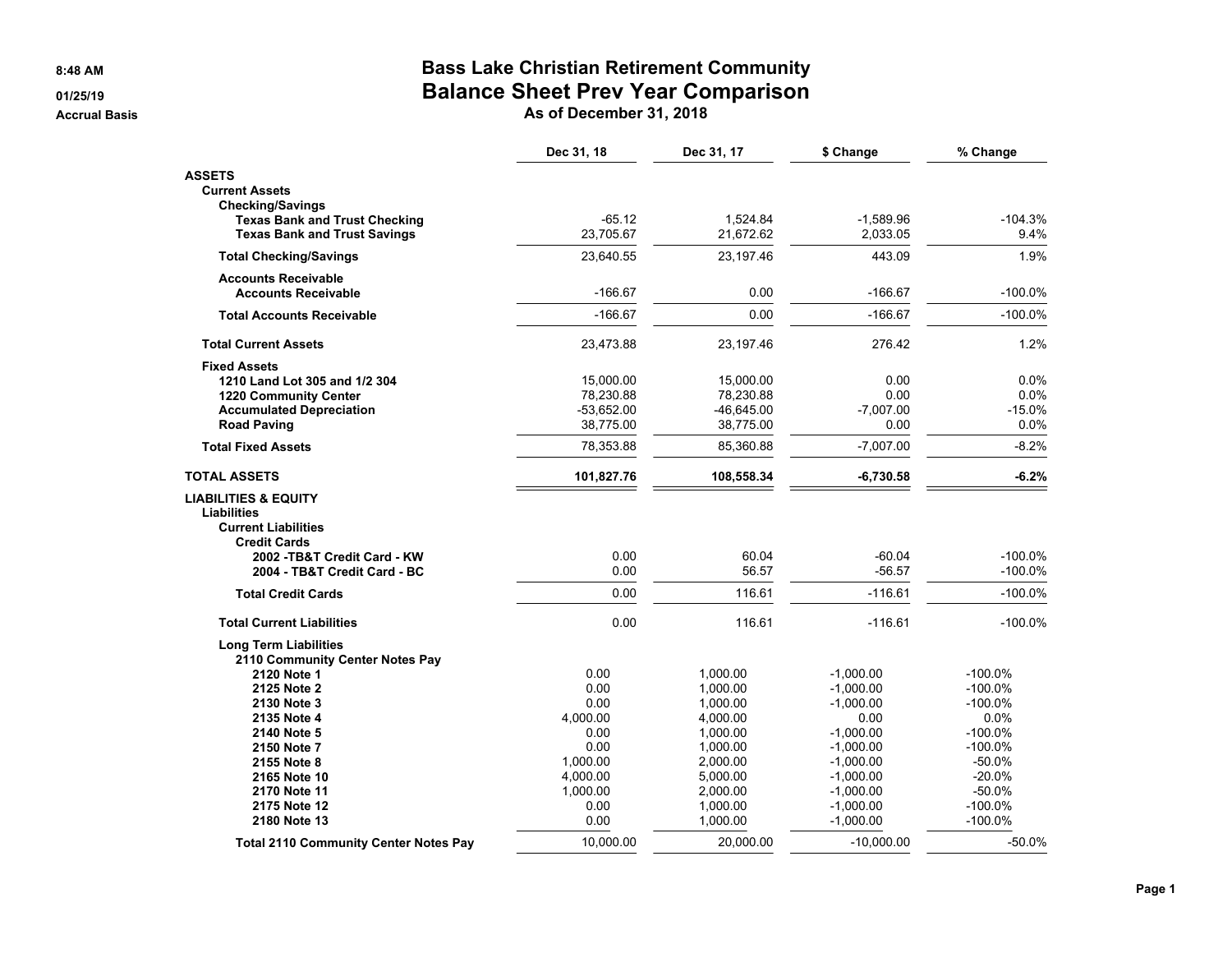#### **8:48 AM**

### **01/25/19**

**Accrual Basis**

## **Bass Lake Christian Retirement Community Balance Sheet Prev Year Comparison As of December 31, 2018**

|                                    | Dec 31, 18 | Dec 31, 17 | \$ Change    | % Change |
|------------------------------------|------------|------------|--------------|----------|
| <b>Total Long Term Liabilities</b> | 10.000.00  | 20,000.00  | $-10,000.00$ | $-50.0%$ |
| <b>Total Liabilities</b>           | 10.000.00  | 20,116.61  | $-10,116.61$ | $-50.3%$ |
| <b>Equity</b>                      |            |            |              |          |
| <b>Opening Balance Equity</b>      | 55.148.90  | 55.148.90  | 0.00         | 0.0%     |
| <b>Retained Earnings</b>           | 33,292.83  | 28,116.53  | 5,176.30     | 18.4%    |
| Net Income                         | 3.386.03   | 5,176.30   | $-1,790.27$  | $-34.6%$ |
| <b>Total Equity</b>                | 91.827.76  | 88.441.73  | 3,386.03     | 3.8%     |
| TOTAL LIABILITIES & EQUITY         | 101,827.76 | 108,558.34 | $-6,730.58$  | $-6.2%$  |
|                                    |            |            |              |          |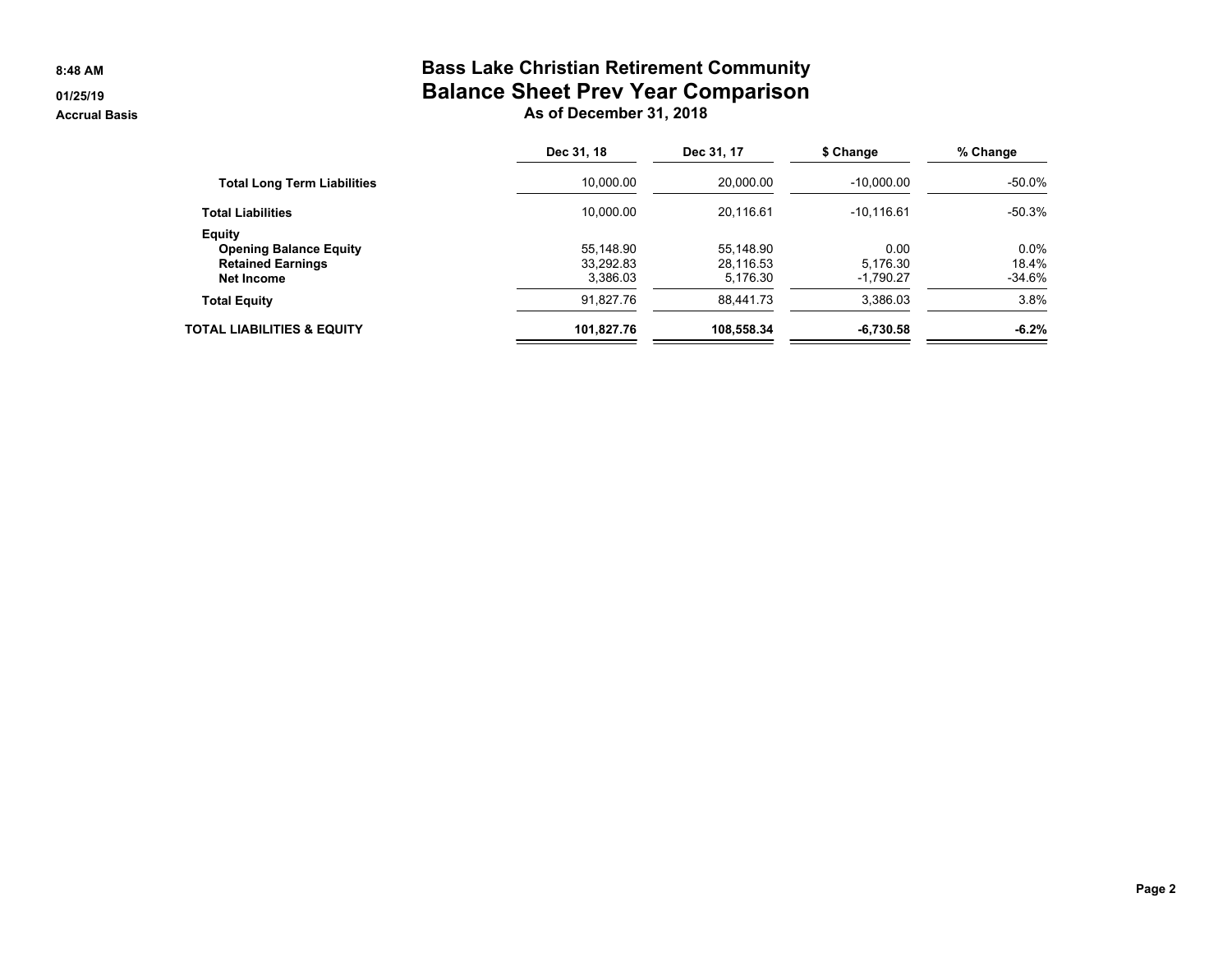# **8:46 AM Bass Lake Christian Retirement Community 01/25/19 Profit & Loss Prev Year Comparison 2018-2017**

**Accrual Basis January through December 2018**

|                                       | Jan - Dec 18 | Jan - Dec 17 | \$ Change   | % Change   |
|---------------------------------------|--------------|--------------|-------------|------------|
| <b>Ordinary Income/Expense</b>        |              |              |             |            |
| <b>Income</b>                         |              |              |             |            |
| 4120 Lot Fee                          | 35,433.33    | 29,804.80    | 5,628.53    | 18.9%      |
| 4150 Mowing Fee                       | 300.00       | 200.00       | 100.00      | 50.0%      |
| 4160 Interest Income                  | 33.05        | 31.99        | 1.06        | 3.3%       |
| 4170 Other Income                     | 561.00       | 471.00       | 90.00       | 19.1%      |
| 4250 Community Center Assessmen       | 12,037.34    | 11,916.50    | 120.84      | 1.0%       |
| <b>Total Income</b>                   | 48,364.72    | 42,424.29    | 5,940.43    | 14.0%      |
| <b>Gross Profit</b>                   | 48,364.72    | 42,424.29    | 5,940.43    | 14.0%      |
| <b>Expense</b>                        |              |              |             |            |
| <b>6100 BLCRC Social Activities</b>   | 164.33       | 165.62       | $-1.29$     | $-0.8%$    |
| 6200 Capital Improvements             | 505.35       | 0.00         | 505.35      | 100.0%     |
| 6250 Furniture                        | 0.00         | 0.00         | 0.00        | 0.0%       |
| 6300 Insurance                        | 1,895.00     | 1,885.00     | 10.00       | 0.5%       |
|                                       | 800.00       | 1,160.00     | $-360.00$   | $-31.0%$   |
| 6400 Interest Expense                 |              |              |             |            |
| 6600 Legal Fees                       | 0.00         | 2,198.21     | $-2,198.21$ | $-100.0\%$ |
| 6700 Maintenance                      |              |              |             |            |
| 6705 Electrical Repair                | 54.00        | 79.73        | $-25.73$    | $-32.3%$   |
| 6707 Community Center                 | 329.40       | 19.45        | 309.95      | 1,593.6%   |
| 6710 Landscape Plants                 | 527.85       | 320.00       | 207.85      | 65.0%      |
| 6715 Landscape Supplies               | 303.53       | 204.87       | 98.66       | 48.2%      |
| 6720 Mowing Fuel                      | 170.44       | 191.78       | $-21.34$    | $-11.1%$   |
| 6725 Mowing Repairs                   | 781.38       | 705.31       | 76.07       | 10.8%      |
| 6728 Mowers                           | 500.00       | 500.00       | 0.00        | $0.0\%$    |
| 6730 Road Repair                      | 8,000.00     | 2,800.00     | 5,200.00    | 185.7%     |
| 6740 Sewer Repair                     | 2,652.14     | 2,530.00     | 122.14      | 4.8%       |
| 6750 Well Water Repair                | 0.00         | 142.40       | $-142.40$   | $-100.0\%$ |
| 6751 City Water Line Repairs          | 212.00       | 140.37       | 71.63       | 51.0%      |
| 6755 Water Well Testing               | 36.00        | 30.00        | 6.00        | 20.0%      |
| 6700 Maintenance - Other              | 6.80         | 75.00        | $-68.20$    | -90.9%     |
| <b>Total 6700 Maintenance</b>         | 13,573.54    | 7,738.91     | 5,834.63    | 75.4%      |
| 6800 Miscellaneous                    | 0.00         | 551.21       | $-551.21$   | $-100.0%$  |
| 7000 Supplies                         |              |              |             |            |
| 7010 Office Supplies                  | 82.51        | 192.17       | $-109.66$   | $-57.1%$   |
| <b>7015 Community Center Supplies</b> | 65.65        | 143.42       | -77.77      | -54.2%     |
| <b>Total 7000 Supplies</b>            | 148.16       | 335.59       | $-187.43$   | $-55.9%$   |
| 7200 Taxes                            |              |              |             |            |
| 7210 Federal Income                   | 1,147.00     | 327.00       | 820.00      | 250.8%     |
| <b>7220 Property Taxes</b>            | 8,016.24     | 7,986.86     | 29.38       | 0.4%       |
| <b>Total 7200 Taxes</b>               | 9,163.24     | 8,313.86     | 849.38      | 10.2%      |
| 7400 Utilities                        |              |              |             |            |
| 7405 Electric -Community Center       | 1,472.32     | 1,045.53     | 426.79      | 40.8%      |
| 7410 Electric - Well Water Pump       | 903.65       | 857.57       | 46.08       | 5.4%       |
| 7420 Trash                            | 1,472.32     | 1,293.00     | 179.32      | 13.9%      |
| 7430 City Water                       | 7,873.78     | 4,696.49     | 3,177.29    | 67.7%      |
| <b>Total 7400 Utilities</b>           | 11,722.07    | 7,892.59     | 3,829.48    | 48.5%      |
| <b>Depreciation Current Year</b>      | 7,007.00     | 7,007.00     | 0.00        | 0.0%       |
| <b>Total Expense</b>                  | 44,978.69    | 37,247.99    | 7,730.70    | 20.8%      |
| <b>Net Ordinary Income</b>            | 3,386.03     | 5,176.30     | $-1,790.27$ | $-34.6%$   |
| Net Income                            | 3,386.03     | 5,176.30     | $-1,790.27$ | $-34.6%$   |
|                                       |              |              |             |            |